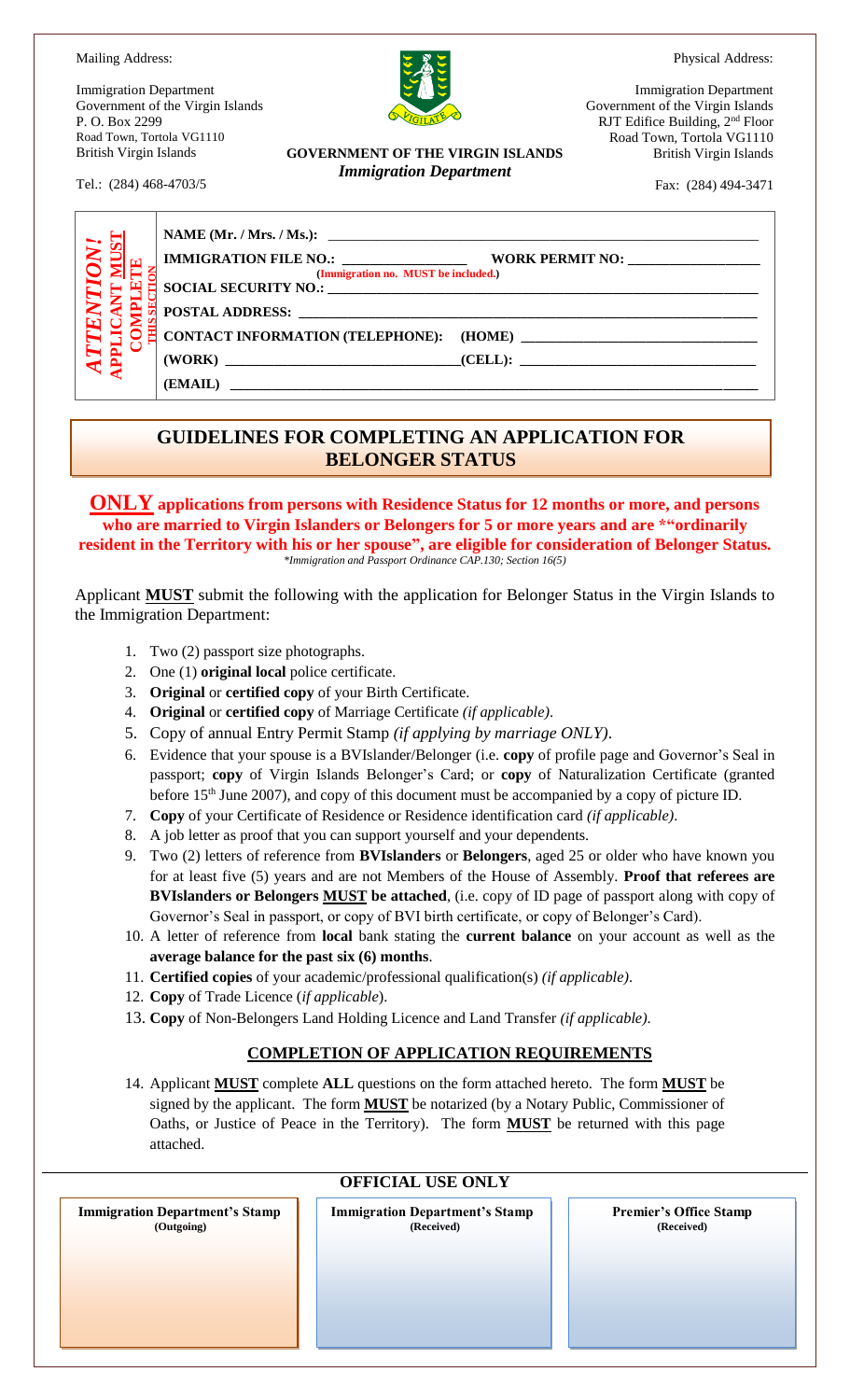

# **GOVERNMENT OF THE BRITISH VIRGIN ISLANDS**

#### **FORM III** Reg. 8

## Application for a Certificate that a Person Belongs to the Virgin Islands

| 1.  |  |
|-----|--|
| 2.  |  |
|     |  |
| 3.  |  |
| 4.  |  |
| 5.  |  |
| 6.  |  |
|     |  |
| 7.  |  |
| 8.  |  |
| 9.  |  |
| 10. |  |
| 11. |  |
|     |  |

#### 12. Particulars of children as follows:-

| <b>Name</b> | Age | <b>Sex</b> | <b>Citizenship</b> | <b>Country</b><br>of Birth |
|-------------|-----|------------|--------------------|----------------------------|
|             |     |            |                    |                            |
|             |     |            |                    |                            |
|             |     |            |                    |                            |
|             |     |            |                    |                            |
|             |     |            |                    |                            |
|             |     |            |                    |                            |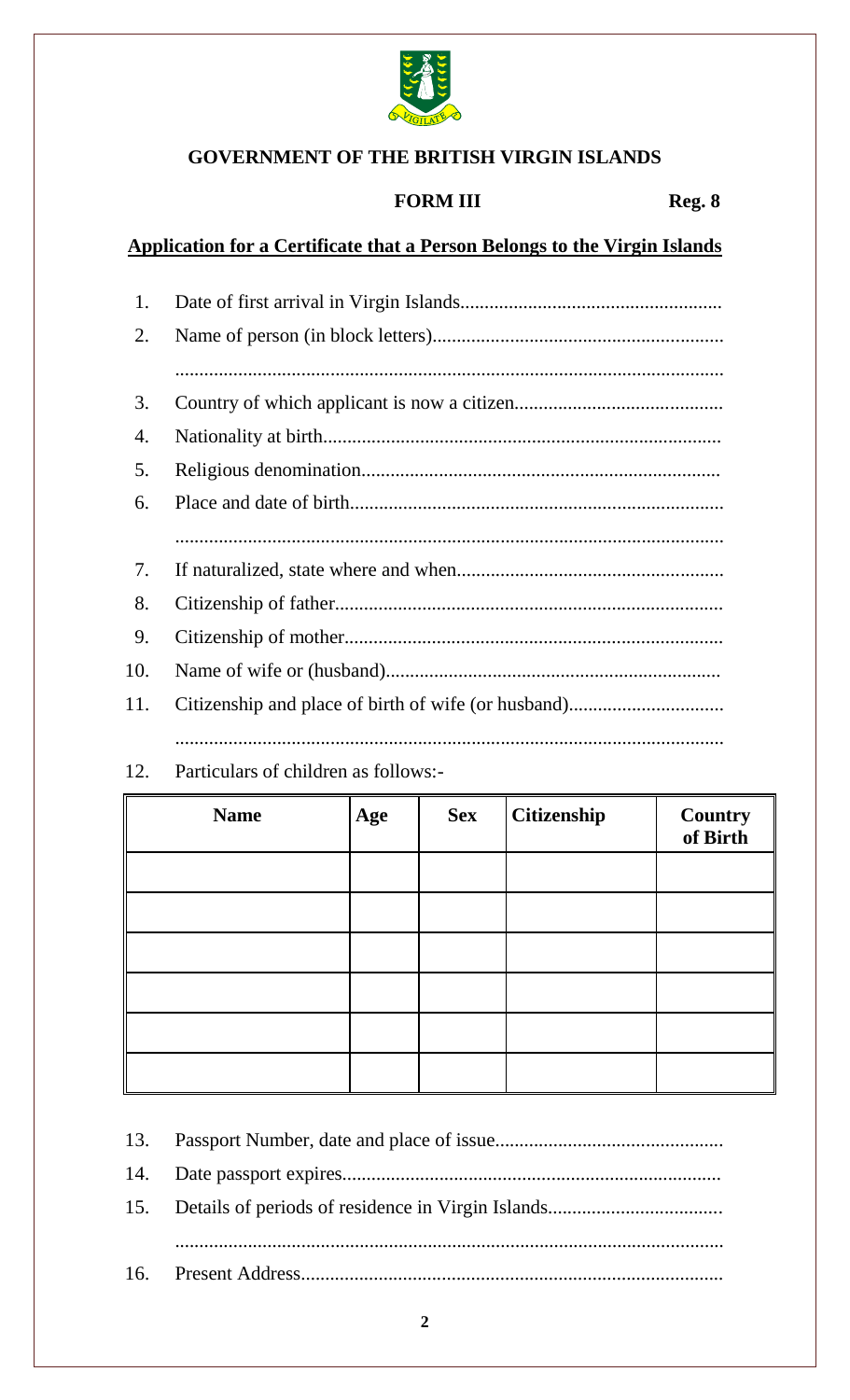| Character references (Names and addresses of at least two)                                                                    |
|-------------------------------------------------------------------------------------------------------------------------------|
|                                                                                                                               |
|                                                                                                                               |
|                                                                                                                               |
|                                                                                                                               |
| Is it desire to enter into business or take up employment?                                                                    |
| If the answer to the above is in the affirmative, give full particulars.                                                      |
| Does the applicant own his/her own home in the Virgin Islands?<br>(Note it is immaterial whether or not subject to mortgage). |
| Does the applicant own a home elsewhere, if so give particulars.                                                              |
| Has the applicant any other investments in the Virgin Islands?<br>Particulars if these will assist the Board                  |
| Has the applicant been convicted by the courts? If so, details should                                                         |
| Is the applicant now or has he been a member of any civic or<br>organization in the Virgin Islands? If so give<br>charitable  |
|                                                                                                                               |
|                                                                                                                               |
| Any other information which the applicant considers may be of                                                                 |
|                                                                                                                               |
|                                                                                                                               |
|                                                                                                                               |
|                                                                                                                               |